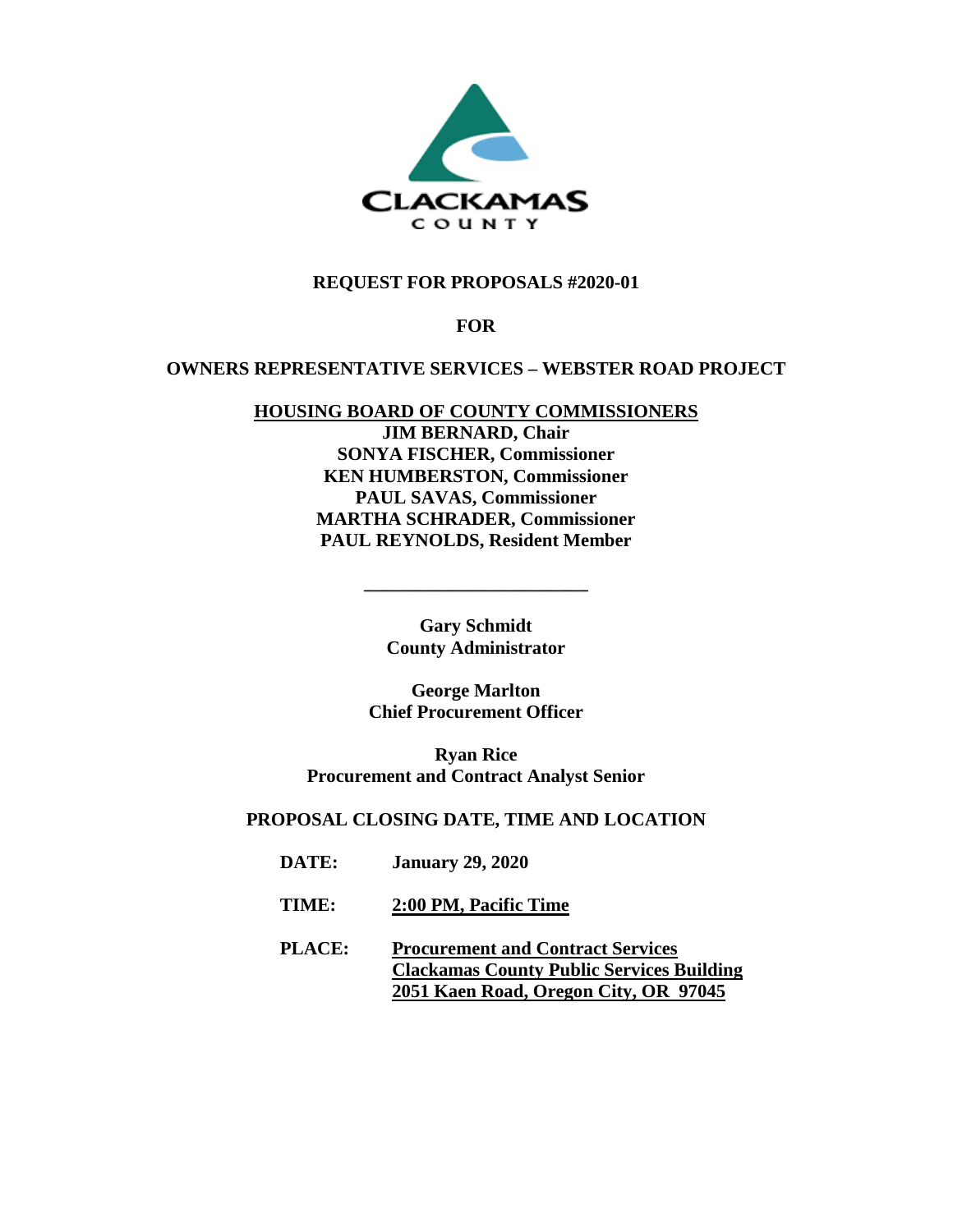## **SCHEDULE**

| Request for Proposals Closing Date and TimeJanuary 29, 2020, 2:00 PM, Pacific Time |  |
|------------------------------------------------------------------------------------|--|
|                                                                                    |  |
|                                                                                    |  |

## **TABLE OF CONTENTS**

Page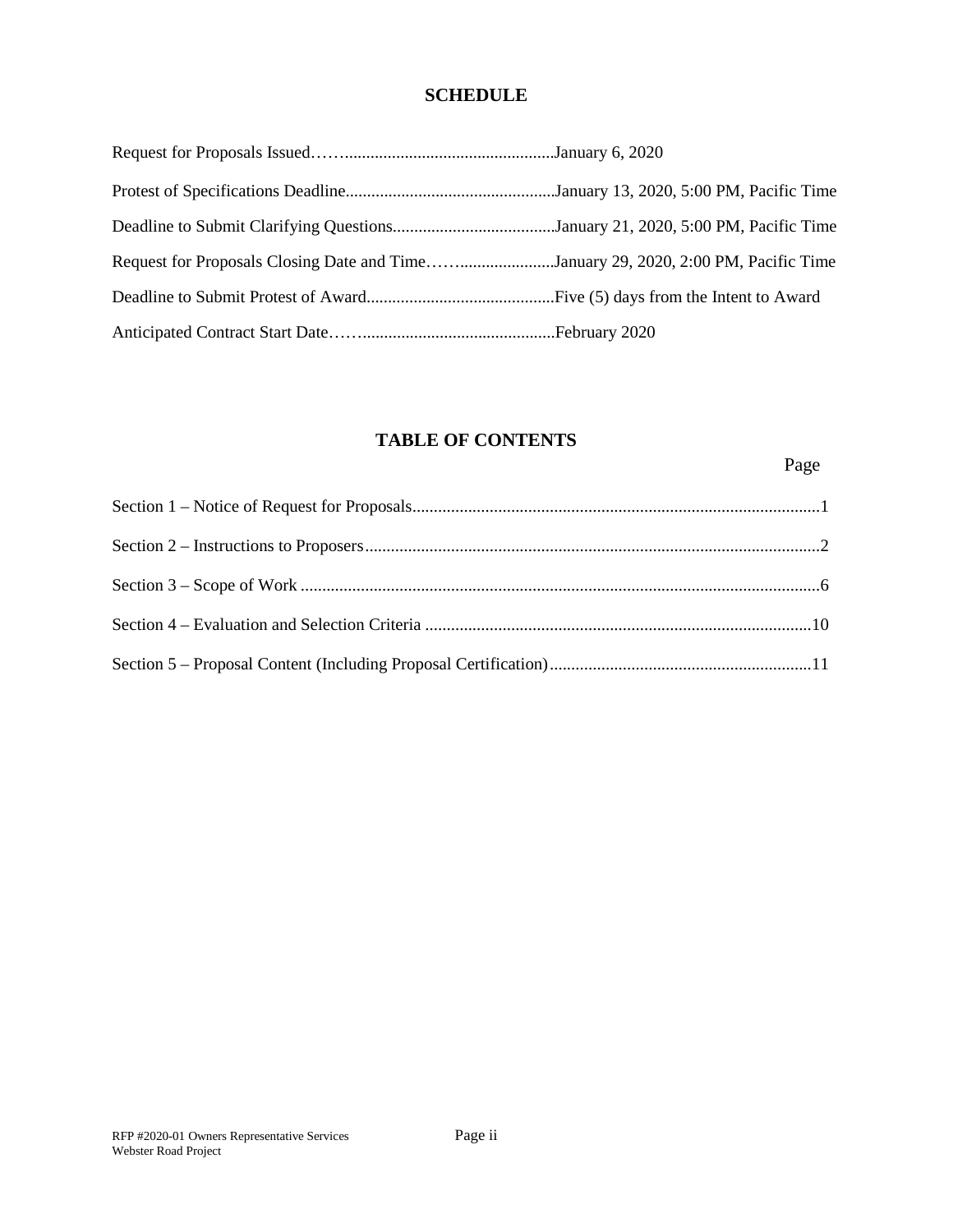## **SECTION 1 NOTICE OF REQUEST FOR PROPOSALS**

Notice is hereby given that the Housing Authority of Clackamas County, through its Board of Commissioners, will receive sealed Proposals per specifications until **2:00 PM, January 29, 2020** ("Closing"), to provide Owners Representative Services for the Webster Road Project**.** No Proposals will be received or considered after that time.

The resulting contract from this RFP require the consultant to begin work upon execution of the contract.

RFP Documents can be downloaded from ORPIN at the following address: http://orpin.oregon.gov/open.dll/welcome, Document No. C01010-2020-01-20. Prospective Proposers will need to sign in to download the information and that information will be accumulated for a Plan Holder's List. Prospective Proposers are responsible for obtaining any Addenda, clarifying questions, and Notices of Award from ORPIN. Sealed Proposals are to be sent to Clackamas County Procurement and Contract Services – Attn: Ryan Rice at 2051 Kaen Road, Oregon City, Oregon, 97045 or may be emailed to [procurement@clackamas.us.](mailto:procurement@clackamas.us)

Contact Information

Procurement Process and Technical Questions: Ryan Rice, [rrice@clackamas.us,](mailto:rrice@clackamas.us) 503-742-5446.

The Board of County Commissioners reserves the right to reject any and all Proposals not in compliance with all prescribed public bidding procedures and requirements, and may reject for good cause any and all Proposals upon the finding that it is in the public interest to do so and to waive any and all informalities in the public interest. In the award of the contract, the Board of County Commissioners will consider the element of time, will accept the Proposal or Proposals which in their estimation will best serve the interests of Clackamas County and will reserve the right to award the contract to the contractor whose Proposal shall be best for the public good.

Clackamas County encourages proposals from Minority, Women, and Emerging Small Businesses.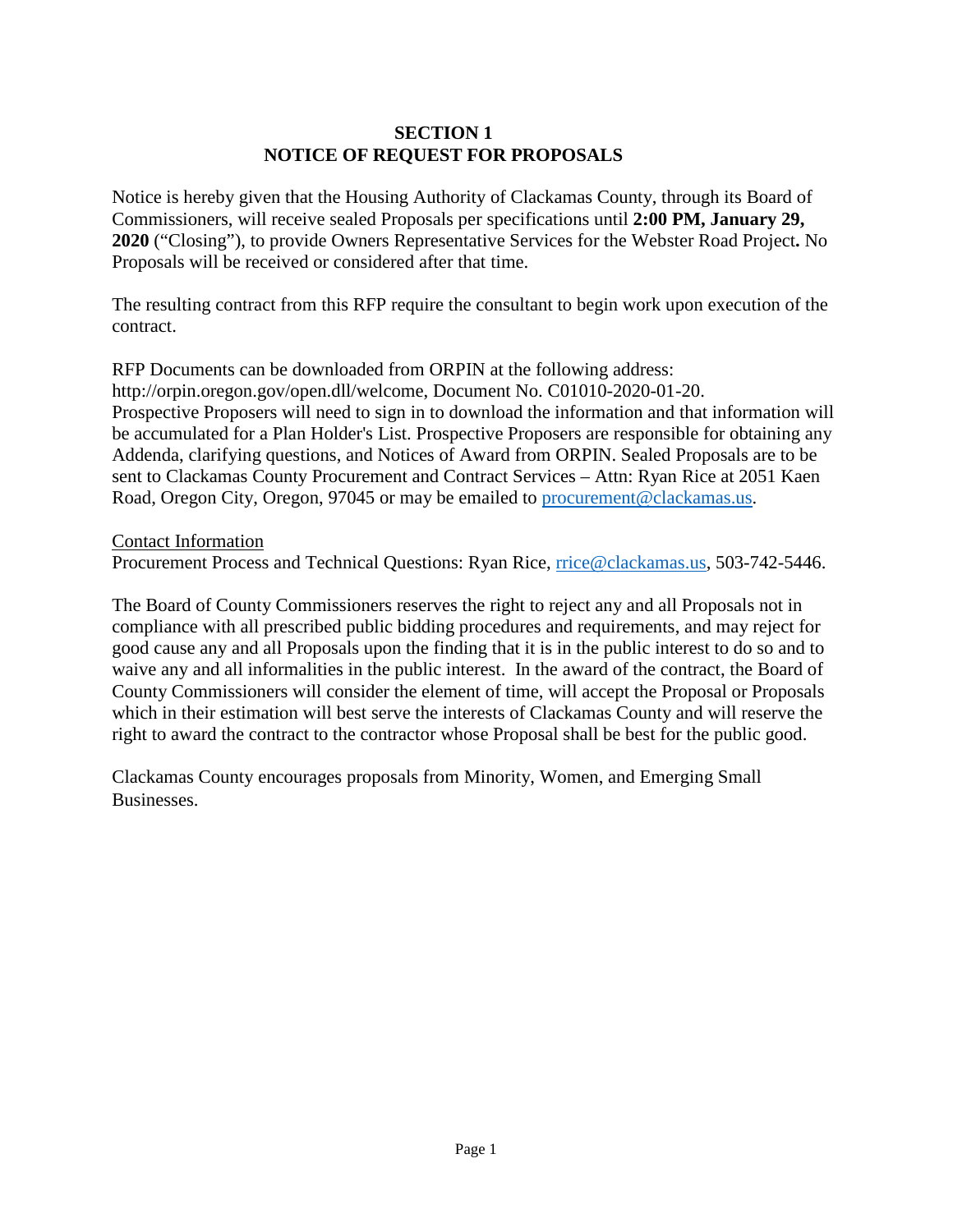## **SECTION 2 INSTRUCTIONS TO PROPOSERS**

Clackamas County ("County") reserves the right to reject any and all Proposals received as a result of this RFP. County Local Contract Review Board Rules ("LCRB") govern the procurement process for the County.

**2.1 Modification or Withdrawal of Proposal:** Any Proposal may be modified or withdrawn at any time prior to the Closing deadline, provided that a written request is received by the County Procurement Division Director, prior to the Closing. The withdrawal of a Proposal will not prejudice the right of a Proposer to submit a new Proposal.

**2.2 Requests for Clarification and Requests for Change:** Proposers may submit questions regarding the specifications of the RFP. Questions must be received in writing on or before 5:00 p.m. (Pacific Time), on the date indicated in the Schedule, at the Procurement Division address as listed in Section 1 of this RFP. Requests for changes must include the reason for the change and any proposed changes to the requirements. The purpose of this requirement is to permit County to correct, prior to the opening of Proposals, RFP terms or technical requirements that may be unlawful, improvident or which unjustifiably restrict competition. County will consider all requested changes and, if appropriate, amend the RFP. No oral or written instructions or information concerning this RFP from County managers, employees or agents to prospective Proposers shall bind County unless included in an Addendum to the RFP.

**2.3 Protests of the RFP/Specifications:** Protests must be in accordance with LCRB C-047-0730. Protests of Specifications must be received in writing on or before 5:00 p.m. (Pacific Time), on the date indicated in the Schedule, or within three (3) business days of issuance of any addendum, at the Procurement Division address listed in Section 1 of this RFP. Protests may not be faxed. Protests of the RFP specifications must include the reason for the protest and any proposed changes to the requirements.

**2.4 Addenda:** If any part of this RFP is changed, an addendum will be provided to Proposers that have provided an address to the Procurement Division for this procurement. It shall be Proposers responsibility to regularly check ORPIN for any notices, published addenda, or response to clarifying questions.

**2.5 Submission of Proposals:** Proposals must be submitted in accordance with Section 5. All Proposals shall be legibly written in ink or typed and comply in all regards with the requirements of this RFP. Proposals that include orders or qualifications may be rejected as irregular. All Proposals must include a signature that affirms the Proposer's intent to be bound by the Proposal (may be on cover letter, on the Proposal, or the Proposal Certification Form) shall be signed. If a Proposal is submitted by a firm or partnership, the name and address of the firm or partnership shall be shown, together with the names and addresses of the members. If the Proposal is submitted by a corporation, it shall be signed in the name of such corporation by an official who is authorized to bind the contractor. The Proposals will be considered by the County to be submitted in confidence and are not subject to public disclosure until the notice of intent to award has been issued.

No late Proposals will be accepted. Proposals submitted after the Closing will be considered late and will be returned unopened. Proposals may not be submitted by telephone or fax.

**2.6 Post-Selection Review and Protest of Award:** County will name the apparent successful Proposer in a Notice of Intent to Award published on ORPIN. Identification of the apparent successful Proposer is procedural only and creates no right of the named Proposer to award of the contract. Competing Proposers shall be given seven (7) calendar days from the date on the Notice of Intent to Award to review the file at the Procurement Division office and file a written protest of award, pursuant to LCRB C-047-0740. Any award protest must be in writing and must be delivered by hand-delivery or mail to the address for the Procurement Division as listed in Section 1 of this RFP.

Only actual Proposers may protest if they believe they have been adversely affected because the Proposer would be eligible to be awarded the contract in the event the protest is successful. The basis of the written protest must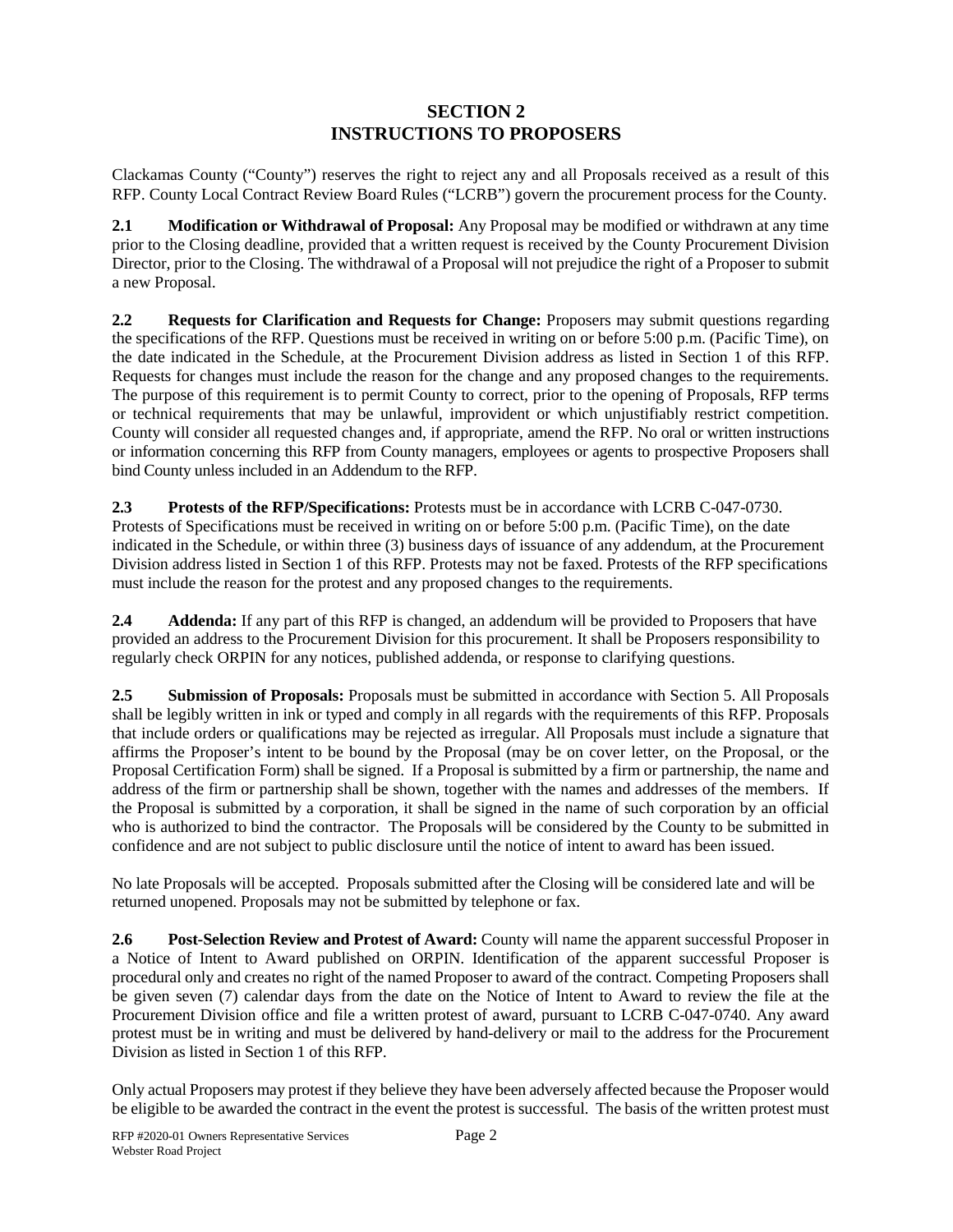be in accordance with ORS 279B.410 and shall specify the grounds upon which the protest is based. In order to be an adversely affected Proposer with a right to submit a written protest, a Proposer must be next in line for award, i.e. the protester must claim that all higher rated Proposers are ineligible for award because they are non-responsive or non-responsible.

County will consider any protests received and:

- a. reject all protests and proceed with final evaluation of, and any allowed contract language negotiation with, the apparent successful Proposer and, pending the satisfactory outcome of this final evaluation and negotiation, enter into a contract with the named Proposer; OR
- b. sustain a meritorious protest(s) and reject the apparent successful Proposer as nonresponsive, if such Proposer is unable to demonstrate that its Proposal complied with all material requirements of the solicitation and Oregon public procurement law; thereafter, County may name a new apparent successful Proposer; OR
- c. reject all Proposals and cancel the procurement.

**2.7 Acceptance of Contractual Requirements:** Failure of the selected Proposer to execute a contract and deliver required insurance certificates within ten (10) calendar days after notification of an award may result in cancellation of the award. This time period may be extended at the option of County.

**2.8 Public Records:** Proposals are deemed confidential until the "Notice of Intent to Award" letter is issued. This RFP and one copy of each original Proposal received in response to it, together with copies of all documents pertaining to the award of a contract, will be kept and made a part of a file or record which will be open to public inspection. If a Proposal contains any information that is considered a **TRADE SECRET** under ORS 192.345(2), **SUCH INFORMATION MUST BE LISTED ON A SEPARATE SHEET CAPABLE OF SEPARATION FROM THE REMAINING PROPOSAL AND MUST BE CLEARLY MARKED WITH THE FOLLOWING LEGEND:** 

#### **"This information constitutes a trade secret under ORS 192.345(2), and shall not be disclosed except in accordance with the Oregon Public Records Law, ORS Chapter 192."**

The Oregon Public Records Law exempts from disclosure only bona fide trade secrets, and the exemption from disclosure applies only "unless the public interest requires disclosure in the particular instance" (ORS 192.345). Therefore, non-disclosure of documents, or any portion of a document submitted as part of a Proposal, may depend upon official or judicial determinations made pursuant to the Public Records Law.

**2.9 Investigation of References:** County reserves the right to investigate all references in addition to those supplied references and investigate past performance of any Proposer with respect to its successful performance of similar services, its compliance with specifications and contractual obligations, its completion or delivery of a project on schedule, its lawful payment of subcontractors and workers, and any other factor relevant to this RFP. County may postpone the award or the execution of the contract after the announcement of the apparent successful Proposer in order to complete its investigation.

**2.10 RFP Proposal Preparation Costs and Other Costs:** Proposer costs of developing the Proposal, cost of attendance at an interview (if requested by County), or any other costs are entirely the responsibility of the Proposer, and will not be reimbursed in any manner by County.

**2.11 Clarification and Clarity:** County reserves the right to seek clarification of each Proposal, or to make an award without further discussion of Proposals received. Therefore, it is important that each Proposal be submitted initially in the most complete, clear, and favorable manner possible.

**2.12 Right to Reject Proposals:** County reserves the right to reject any or all Proposals or to withdraw any item from the award, if such rejection or withdrawal would be in the public interest, as determined by County.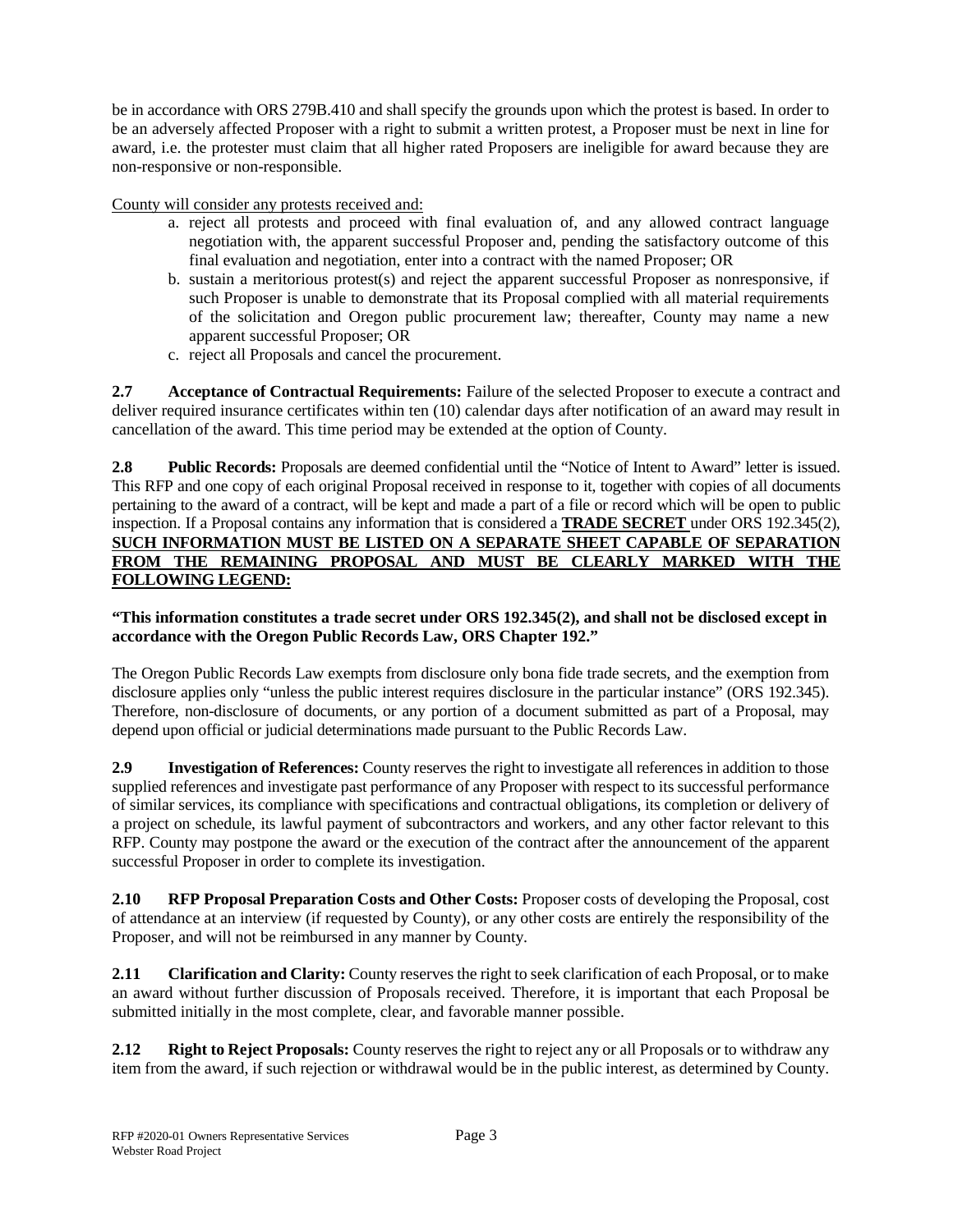**2.13 Cancellation:** County reserves the right to cancel or postpone this RFP at any time or to award no contract.

**2.14 Proposal Terms:** All Proposals, including any price quotations, will be valid and firm through a period of one hundred and eighty (180) calendar days following the Closing date. County may require an extension of this firm offer period. Proposers will be required to agree to the longer time frame in order to be further considered in the procurement process.

**2.15 Oral Presentations:** At County's sole option, Proposers may be required to give an oral presentation of their Proposals to County, a process which would provide an opportunity for the Proposer to clarify or elaborate on the Proposal but will in no material way change Proposer's original Proposal. If the evaluating committee requests presentations, the Procurement Division will schedule the time and location for said presentation. Any costs of participating in such presentations will be borne solely by Proposer and will not be reimbursed by County. **Note:** Oral presentations are at the discretion of the evaluating committee and may not be conducted; therefore, **written Proposals should be complete.**

**2.16 Usage:** It is the intention of County to utilize the services of the successful Proposer(s) to provide services as outlined in the below Scope of Work.

**2.17 Review for Responsiveness:** Upon receipt of all Proposals, the Procurement Division or designee will determine the responsiveness of all Proposals before submitting them to the evaluation committee. If a Proposal is incomplete or non-responsive in significant part or in whole, it will be rejected and will not be submitted to the evaluation committee. County reserves the right to determine if an inadvertent error is solely clerical or is a minor informality which may be waived, and then to determine if an error is grounds for disqualifying a Proposal. The Proposer's contact person identified on the Proposal will be notified, identifying the reason(s) the Proposal is non-responsive. One copy of the Proposal will be archived and all others discarded.

**2.18 RFP Incorporated into Contract:** This RFP will become part of the Contract between County and the selected contractor(s). The contractor(s) will be bound to perform according to the terms of this RFP, their Proposal(s), and the terms of the Sample Contract.

**2.19 Communication Blackout Period:** Except as called for in this RFP, Proposers may not communicate with members of the Evaluation Committee or other County employees or representatives about the RFP during the procurement process until the apparent successful Proposer is selected, and all protests, if any, have been resolved. Communication in violation of this restriction may result in rejection of a Proposer.

**2.20 Prohibition on Commissions and Subcontractors:** County will contract directly with persons/entities capable of performing the requirements of this RFP. Contractors must be represented directly. Participation by brokers or commissioned agents will not be allowed during the Proposal process. Contractor shall not use subcontractors to perform the Work unless specifically pre-authorized in writing to do so by the County. Contractor represents that any employees assigned to perform the Work, and any authorized subcontractors performing the Work, are fully qualified to perform the tasks assigned to them, and shall perform the Work in a competent and professional manner. Contractor shall not be permitted to add on any fee or charge for subcontractor Work. Contractor shall provide, if requested, any documents relating to subcontractor's qualifications to perform required Work.

**2.21 Ownership of Proposals:** All Proposals in response to this RFP are the sole property of County, and subject to the provisions of ORS 192.410-192.505 (Public Records Act).

**2.22 Clerical Errors in Awards:** County reserves the right to correct inaccurate awards resulting from its clerical errors.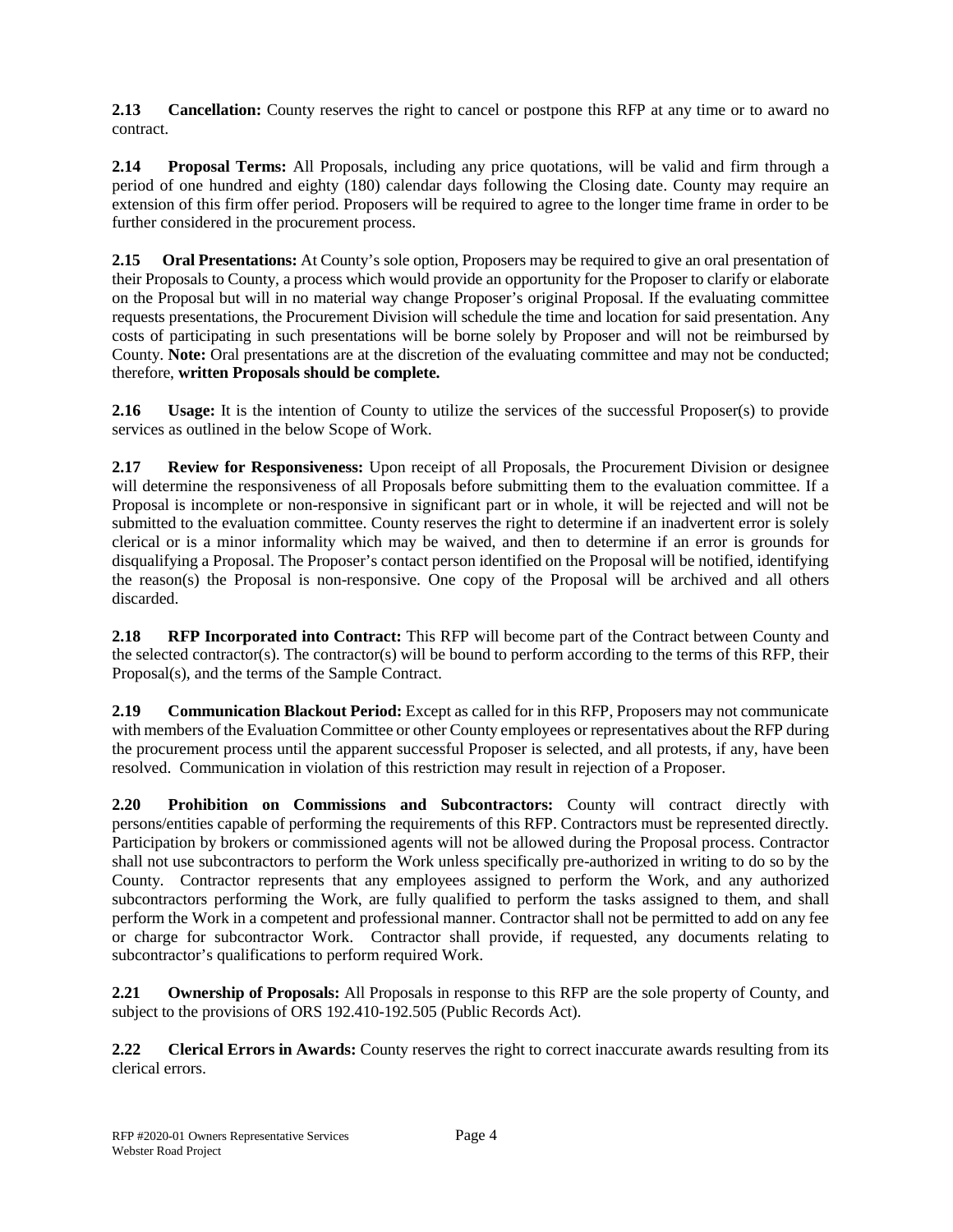**2.23 Rejection of Qualified Proposals:** Proposals may be rejected in whole or in part if they attempt to limit or modify any of the terms, conditions, or specifications of the RFP or the Sample Contract.

**2.24 Collusion:** By responding, the Proposer states that the Proposal is not made in connection with any competing Proposer submitting a separate response to the RFP, and is in all aspects fair and without collusion or fraud. Proposer also certifies that no officer, agent, elected official, or employee of County has a pecuniary interest in this Proposal.

**2.25 Evaluation Committee:** Proposals will be evaluated by a committee consisting of representatives from County and potentially external representatives. County reserves the right to modify the Evaluation Committee make-up in its sole discretion.

**2.26 Commencement of Work:** The contractor shall commence no work until all insurance requirements have been met, the Protest of Awards deadline has been passed, any protest have been decided, a contract has been fully executed, and a Notice to Proceed has been issued by County.

**2.27 Best and Final Offer:** County may request best and final offers from those Proposers determined by County to be reasonably viable for contract award. However, County reserves the right to award a contract on the basis of initial Proposal received. Therefore, each Proposal should contain the Proposer's best terms from a price and technical standpoint. Following evaluation of the best and final offers, County may select for final contract negotiations/execution the offers that are most advantageous to County, considering cost and the evaluation criteria in this RFP.

**2.28 Nondiscrimination:** The successful Proposer agrees that, in performing the work called for by this RFP and in securing and supplying materials, contractor will not discriminate against any person on the basis of race, color, religious creed, political ideas, sex, age, marital status, sexual orientation, gender identity, veteran status, physical or mental handicap, national origin or ancestry, or any other class protected by applicable law.

**2.29 Intergovernmental Cooperative Procurement Statement:** Pursuant to ORS 279A and LCRB, other public agencies shall have the ability to purchase the awarded goods and services from the awarded contractor(s) under terms and conditions of the resultant contract. Any such purchases shall be between the contractor and the participating public agency and shall not impact the contactor's obligation to the County. Any estimated purchase volumes listed herein do not include other public agencies and County makes no guarantee as to their participation. Any Proposer, by written notification included with their Proposal, may decline to extend the prices and terms of this solicitation to any and/or all other public agencies. County grants to any and all public serving governmental agencies, authorization to purchase equivalent services or products described herein at the same submitted unit bid price, but only with the consent of the contractor awarded the contract by the County.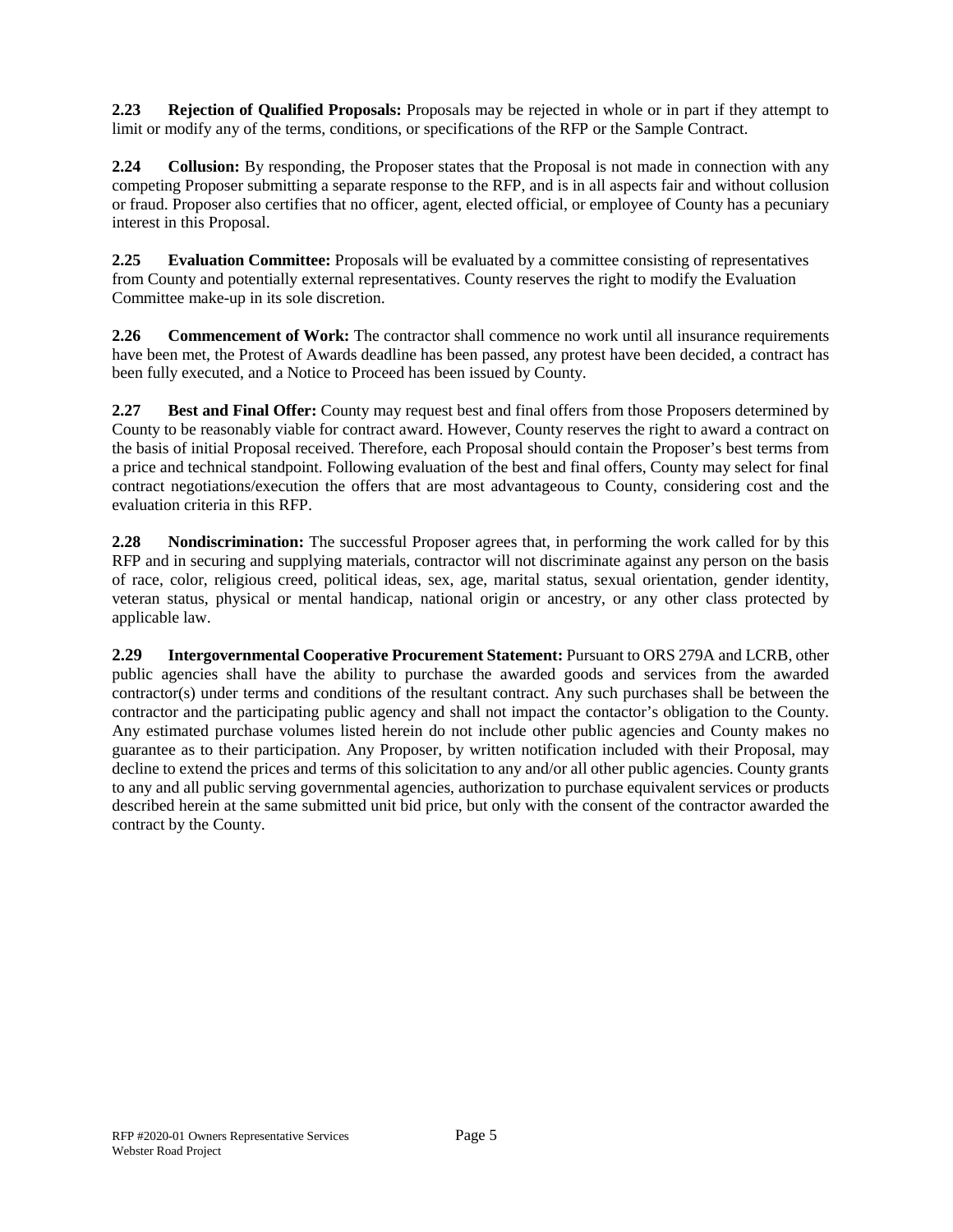## **SECTION 3 SCOPE OF WORK**

## **3.1. INTRODUCTION**

The Housing Authority of Clackamas County ("HACC") is seeking Proposals from vendors to provide owners representative services for the Webster Road Project at the site address of 18000 Webster Road, Gladstone, OR 97207.

#### **Please direct all Technical/Specifications or Procurement Process Questions to the indicated representative referenced in the Notice of Request for Proposals and note the communication restriction outlined in Section 2.19.**

## **3.2 BACKGROUND**

In November of 2018, the electors in the Metro region approved Ballot Measure 26-199 (the "Bond Measure"), authorizing Metro to issue \$652.8 million in general obligation bonds to fund affordable housing (the "Bonds"). On January 31, 2019, the Metro Council adopted Resolution No. 19- 4956, approving the Metro Affordable Housing Bond Measure Program Work Plan (the "Work Plan"), which, among other things, allows Metro to distribute a portion of the proceeds of the Bonds (the "Bond Proceeds") to eligible local government affordable housing implementation partners. The Local Implementation Partner is a participating local government partner potentially eligible to receive Bond Proceeds under the Work Plan. In Clackamas County, the Local Implementation Partner is the HACC.

HACC identified an opportunity to acquire certain real property and improvements in the City of Gladstone, which HACC intends to rehabilitate to create 44-50 single-room occupancy ("SRO") or studio units providing long-term supportive housing. In an effort to advance this opportunity without delay, HACC has utilized Bond Proceeds to acquire the Gladstone property.

HACC has acquired this land for development capacity and the opportunity it presents for the construction of affordable housing. The property is located at 18000 Webster Road and is 2.21 acres in size. The most recent use of the site was a residential behavioral health services facility.

The property is a former Juvenile Rehabilitation Facility previously owned and operated by Northwest Behavioral Healthcare Services. The facility is approximately 24,000 square feet, and included a wing of female occupancy suites and restrooms, male occupancy suites and restrooms, a central wing that housed doctors and nurses' offices, treatment rooms, meeting rooms, private offices, a fully equipped commercial kitchen, dining room, and conference rooms. In addition the facility includes a newer roof, maintenance shop, natural gas back up power supply, and outdoor recreation area.

The benefit of the acquisition to HACC is primarily due to the site zoning, which allows for a higher density Multi-Family. Redevelopment of the site (2.21 acre parcel) and existing building (estimated to be between 27,000-31,000 square feet) to create 44-50 single-room occupancy (SRO) or studio units providing long-term supportive housing for individuals making less than 30% of area median income (AMI), with a focus on serving individuals exiting homelessness.

HACC will maintain ownership of the property, and will contract with a third-party service provider to operate the facility under a permanent supportive housing model.

HACC anticipates use of the following resources to achieve its development plan: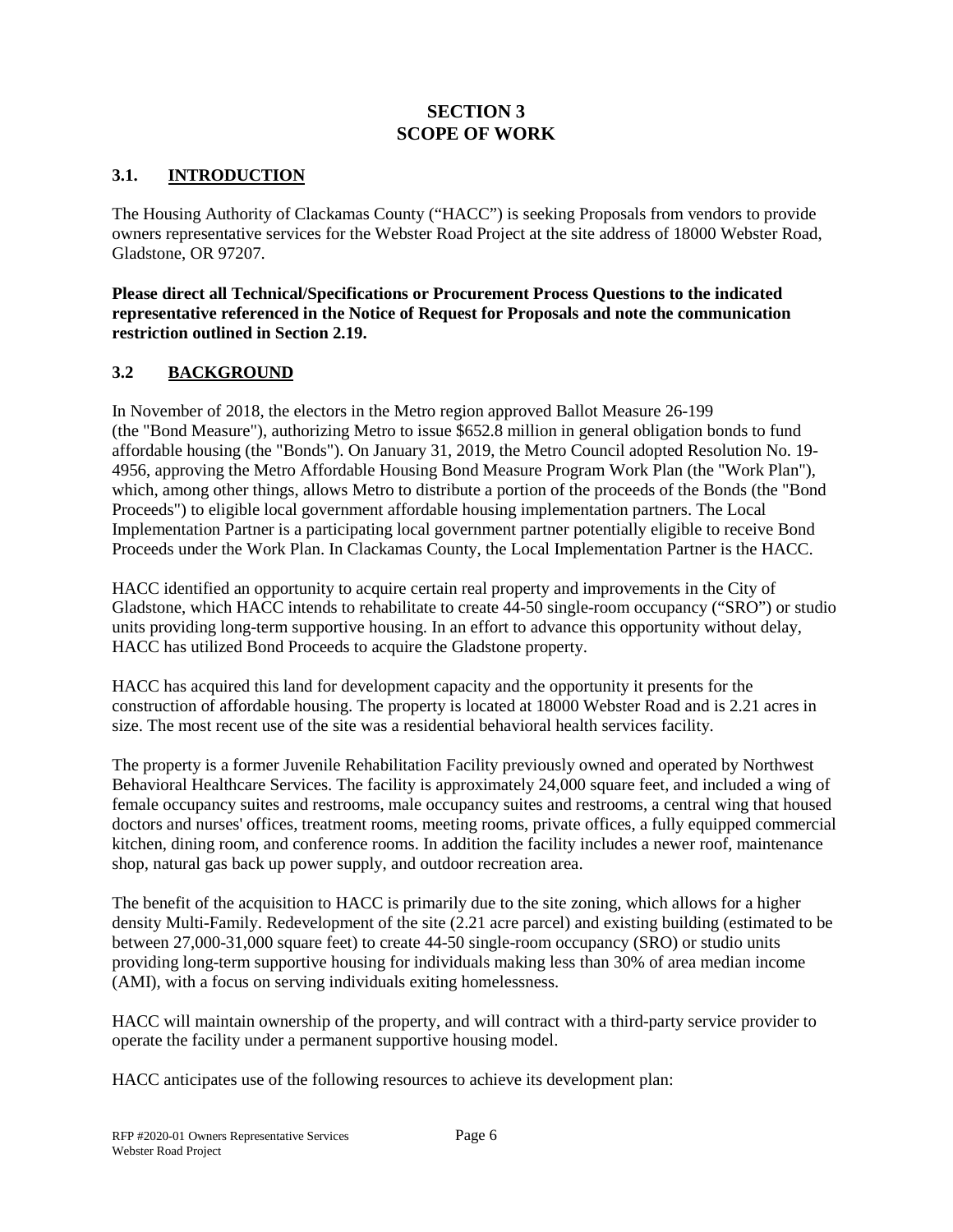- o Project Based Section 8 vouchers;
- o 4% Low Income Housing Tax Credits
- o Tax Exempt private activity bonds
- o Metro Housing Bond funding
- o Permanent bank financing
- o Permanent Supportive Housing Funding (OHCS)

HACC plans to close on its construction financing in the 2<sup>nd</sup> quarter of 2020. The Project development will be consistent with and incorporate the processes and policies set forth in the HACC's Bond Measure Local Implementation Strategy.

Zoning of the site is Low Density Residential (R7.2) with permitted uses including: (1) Multi-family dwelling, three to eight unit complexes on a collector or minor arterial; (2) Church and associated buildings and structures; (3) Fire station or similar public use necessary to provide service or preserve public safety in the area; (4) Community center, day care center; 5) Nursing homes and homes for the aged; (6) School and associated buildings, structures and facilities; (7) Utility facility provided that no outside storage is involved; (8) Group homes; (9) Planned unit development ("PUD").

The Project is one that has been developed and refined by the Architect/Design Team; Structural, Mechanical and Electrical engineers; as well as the Housing Developers at HACC. The scope of work is one that anticipates replacing and upgrading aging building systems within the existing structure, including a potential seismic upgrade, replacing the original plumbing piping and fixtures, upgrading and repairing the existing HVAC system, bringing the electrical system up to current code, abating materials with asbestos and replacing interior finishes.

## Additional Information:

Because of the intricate nature of the proposed scope of work, a CM/GC is the preferred project delivery methodology for the Project. HACC is seeking to implement a collaborative team approach in developing and managing all phases of the Project.

Carlton Hart Architecture is the architect of record for this project. The construction contract value is anticipated to be \$8M with a fourteen (14) month construction period.

## **3.3. SCOPE OF WORK**

## **3.3.1. Scope:**

The Owner's Representative services include, but not limited to:

- Assist HACC Housing Development Staff with RFP selection process for CMGC relationship at site.
- Review CMGC contract to ensure wage rates and contractual language benefits HACC; hire wage consultant to audit General Contractor (GC) rates. Coordinate final review by HACC and assist in resolving any issues.
- Assist HACC and the development team with all government and funder required review processes.
- Work with HACC, the development team, project funders, and other stakeholders during project design, contractor bidding, and negotiations to obtain a scope of work desired by HACC within the established budget and designated schedule.
- Assist HACC in coordination of the Architect, GC, and other development team members throughout the preconstruction and construction phases.
- Assist HACC in reviewing contract documents, in particular construction documents, and securing a schedule of values and construction schedule from the GC.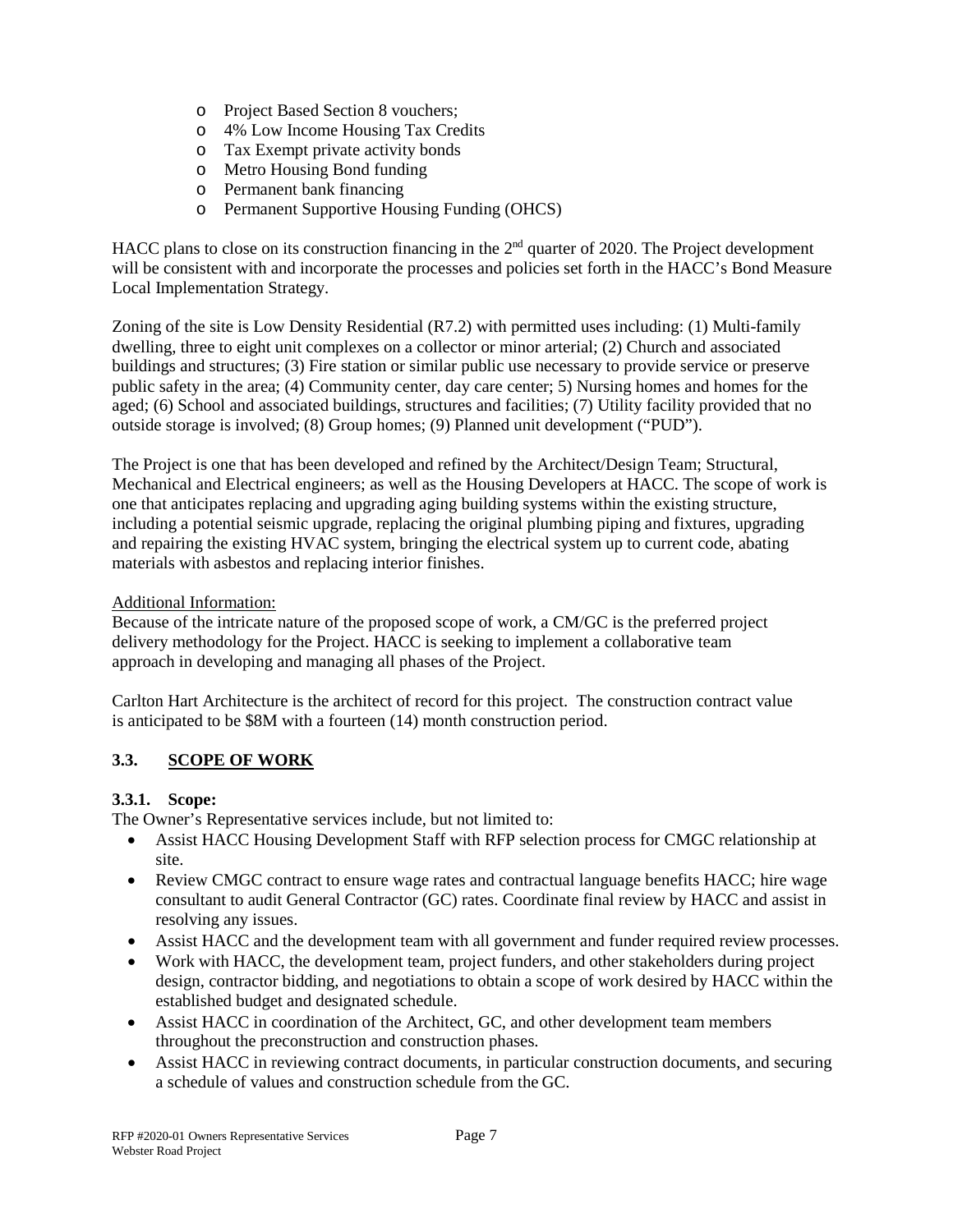- Assist HACC with identifying construction cost savings leading to construction closing; help coordinate with Architect and GC the prioritization of an add-back list and value engineering list during construction estimating and final GMP contract exhibits.
- Assist HACC Housing Development staff in preparing applications for LIHTC NOFA and Metro Bond submittals.
- Assist HACC in the submittal and review of RFP's for financing partners including but not limited to equity investment, construction, and permanent debt providers.
- Assist HACC with financial modeling and in the closing of each financing benchmark during the life of the project, e.g. construction closing, permanent conversion, and the receipt of 8609's.
- Assist HACC with conduction and documentation of Pre-Development Team meetings including lender and investor all-hands calls.
- Advise HACC in relation to the GC's applications for payment, change orders, substitutions, and other items requiring owner approval.
- With HACC and Architect, conduct a pre-construction conference with the GC, major subcontractors, and lender representatives within one week of notice to proceed.
- Monitor the project budget during construction.
- Monitor construction progress at the site and help to assure that HACC's interests and requirements are met by the GC, Architect, and other parties that are under contract with HACC in relation to the project.
- Assist HACC in working with public and private utilities including electricity, phone, cable, water, sewer, storm sewer, and natural gas, if applicable.
- Assist HACC in closing out construction of the project, including punch list inspections, cost certifications, tracking of lien releases, and collection of contract-required documentation for the release of the retainage to theGC.
- Coordinate and attend one year warranty inspection and verify completion of warranty work by the GC.

## **3.3.2. Work Schedule:**

Work will commence upon execution of the contract. The project goal is to publish the CM/GC RFP as soon as practicable.

| <b>Design Phase</b>                       |                              |  |  |
|-------------------------------------------|------------------------------|--|--|
| <b>Detailed Design</b>                    | August 2019 - May 2020       |  |  |
| <b>Finalize Construction Documents</b>    | July 2020 - September 2020   |  |  |
|                                           |                              |  |  |
| <b>Bidding Phase</b>                      |                              |  |  |
| <b>CM/GC RFP Development</b>              | January 2020 - February 2020 |  |  |
| <b>CM/GC RFP Publication</b>              | March 2020 - April 2020      |  |  |
| CM/GC Evaluation and Award                | April 2020 - May 2020        |  |  |
| Subcontractor Procurement by CM/GC        | September 2020               |  |  |
| <b>Establish Guaranteed Maximum Price</b> | October 2020                 |  |  |
|                                           |                              |  |  |
| <b>Construction Phase</b>                 |                              |  |  |
| Mobilization                              | October 2020                 |  |  |
| <b>Substantial Completion</b>             | November 2021                |  |  |
| Final Commissioning and Closeout          | December 2021                |  |  |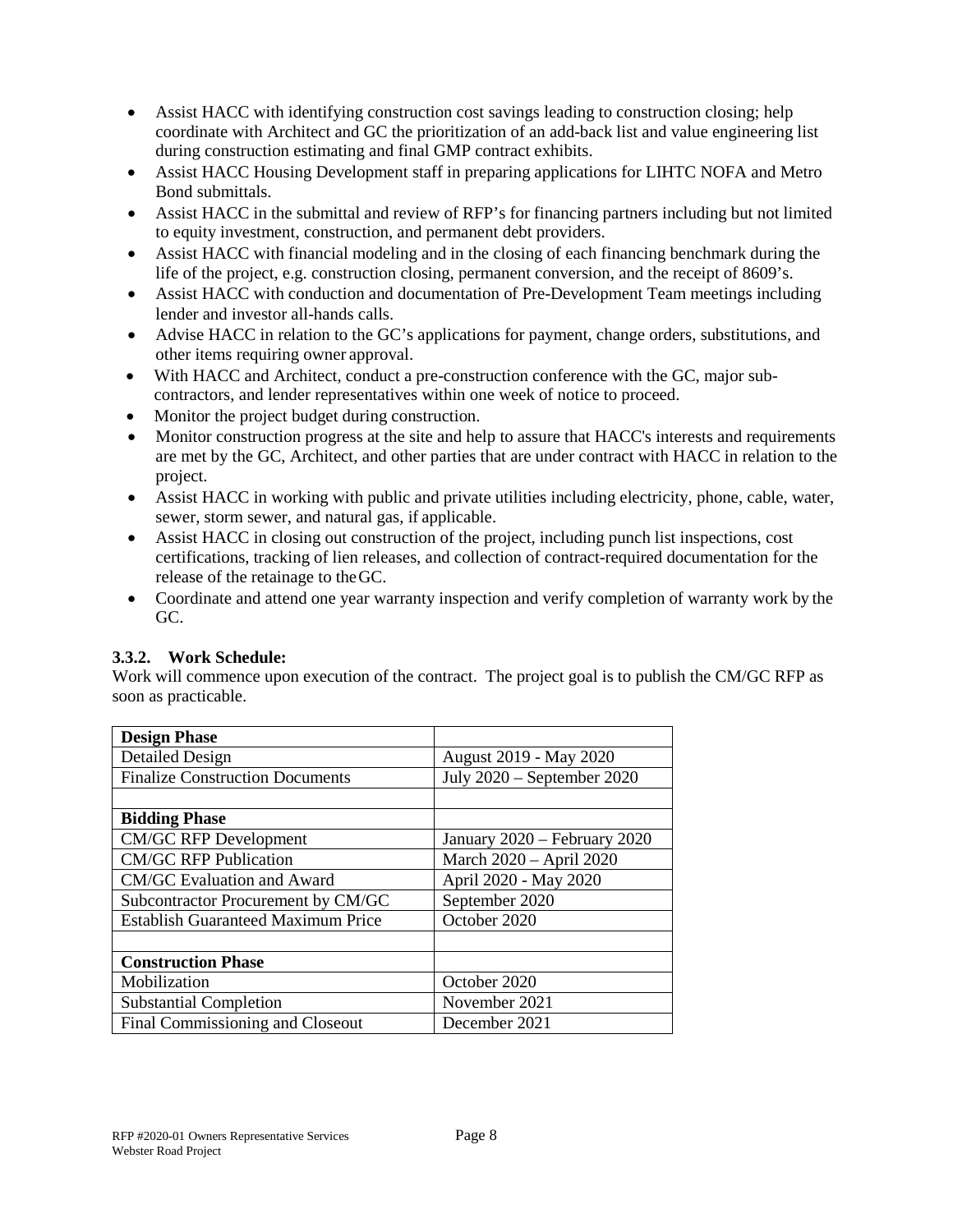## **3.3.3. Term of Contract:**

The term of the contract shall be from the effective date through December 2021 or when the construction close-out period is complete, whichever is later.

**3.3.4 Sample Contract:** Submission of a Proposal in response to this RFP indicates Proposer's willingness to enter into a contract containing substantially the same terms (including insurance requirements) of the sample contract identified below. No action or response to the sample contract is required under this RFP. Any objections to the sample contract terms should be raised in accordance with Paragraphs 2.2 or 2.3 of this RFP, pertaining to requests for clarification or change or protest of the RFP/specifications, and as otherwise provided for in this RFP. This RFP and all supplemental information in response to this RFP will be a binding part of the final contract.

The applicable Sample Personal Services Contract for this RFP can be found at [https://www.clackamas.us/finance/terms.html.](https://www.clackamas.us/finance/terms.html)

Personal Services Contract (unless checked, item does not apply)

- The following paragraphs of the Professional Services Contract will be applicable:
- Article I, Paragraph 5 Travel and Other Expense is Authorized
- $\Box$  Article II, Paragraph 27 Confidentiality
- Article II, Paragraph 28 Criminal Background Check Requirements
- $\boxtimes$  Article II, Paragraph 29 Key Persons
- $\Box$  Exhibit A On-Call Provision

The following insurance requirements will be applicable:

- $\boxtimes$  Commercial General Liability: combined single limit, or the equivalent, of not less than \$1,000,000 per occurrence, with an annual aggregate limit of \$2,000,000 for Bodily Injury and Property Damage.
- $\boxtimes$  Professional Liability: combined single limit, or the equivalent, of not less than \$1,000,000 per occurrence, with an annual aggregate limit of \$2,000,000 for damages caused by error, omission or negligent acts.
- $\boxtimes$  Automobile Liability: combined single limit, or the equivalent, of not less than \$1,000,000 per occurrence for Bodily Injury and Property Damage.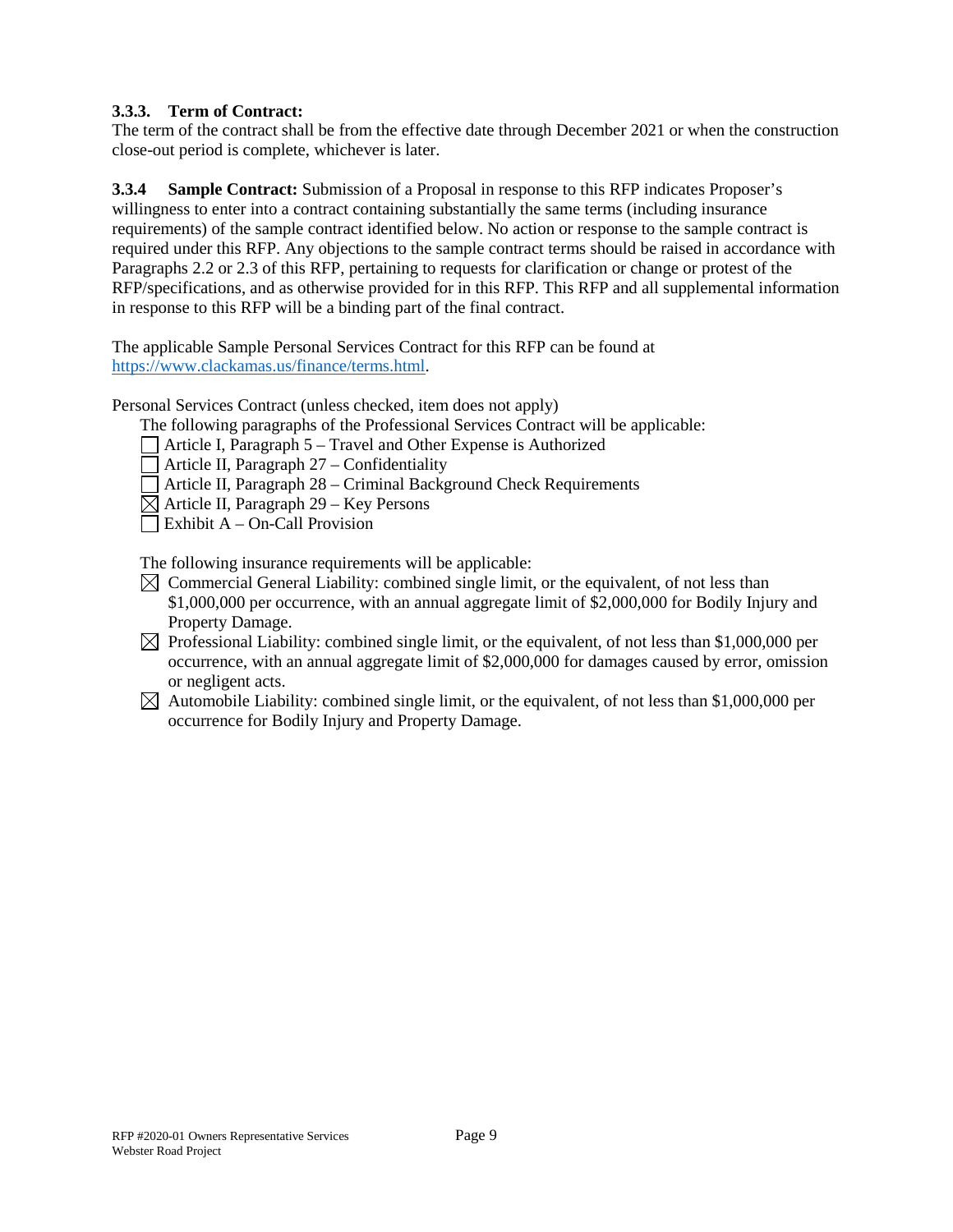## **SECTION 4 EVALUATION PROCEDURE**

**4.1** An evaluation committee will review all Proposals that are initially deemed responsive and they shall rank the Proposals in accordance with the below criteria. The evaluation committee may recommend an award based solely on the written responses or may request Proposal interviews/presentations. Interviews/presentations, if deemed beneficial by the evaluation committee, will consist of the highest scoring Proposers. The invited Proposers will be notified of the time, place, and format of the interview/presentation. Based on the interview/presentation, the evaluation committee may revise their scoring.

Written Proposals must be complete and no additions, deletions, or substitutions will be permitted during the interview/presentation (if any). The evaluation committee will recommend award of a contract to the final County decision maker based on the highest scoring Proposal. The County decision maker reserves the right to accept the recommendation, award to a different Proposer, or reject all Proposals and cancel the RFP.

Proposers are not permitted to directly communicate with any member of the evaluation committee during the evaluation process. All communication will be facilitated through the Procurement representative.

#### **4.2 Evaluation Criteria**

| Category                      | <b>Points Available</b> |                  |  |
|-------------------------------|-------------------------|------------------|--|
| Cover Letter                  |                         | Not Scored       |  |
| Qualifications and Experience |                         | 25 points        |  |
| <b>Project Staffing</b>       |                         | 25 points        |  |
| Project Approach              |                         | 30 points        |  |
| Fee                           |                         | 20 points        |  |
|                               |                         | Total 100 points |  |

**4.3** Once a selection has been made, the County will enter into contract negotiations. During negotiation, the County may require any additional information it deems necessary to clarify the approach and understanding of the requested services. Any changes agreed upon during contract negotiations will become part of the final contract. The negotiations will identify a level of work and associated fee that best represents the efforts required. If the County is unable to come to terms with the highest scoring Proposer, discussions shall be terminated and negotiations will begin with the next highest scoring Proposer. If the resulting contract contemplates multiple phases and the County deems it is in its interest to not authorize any particular phase, it reserves the right to return to this solicitation and commence negotiations with the next highest ranked Proposer to complete the remaining phases.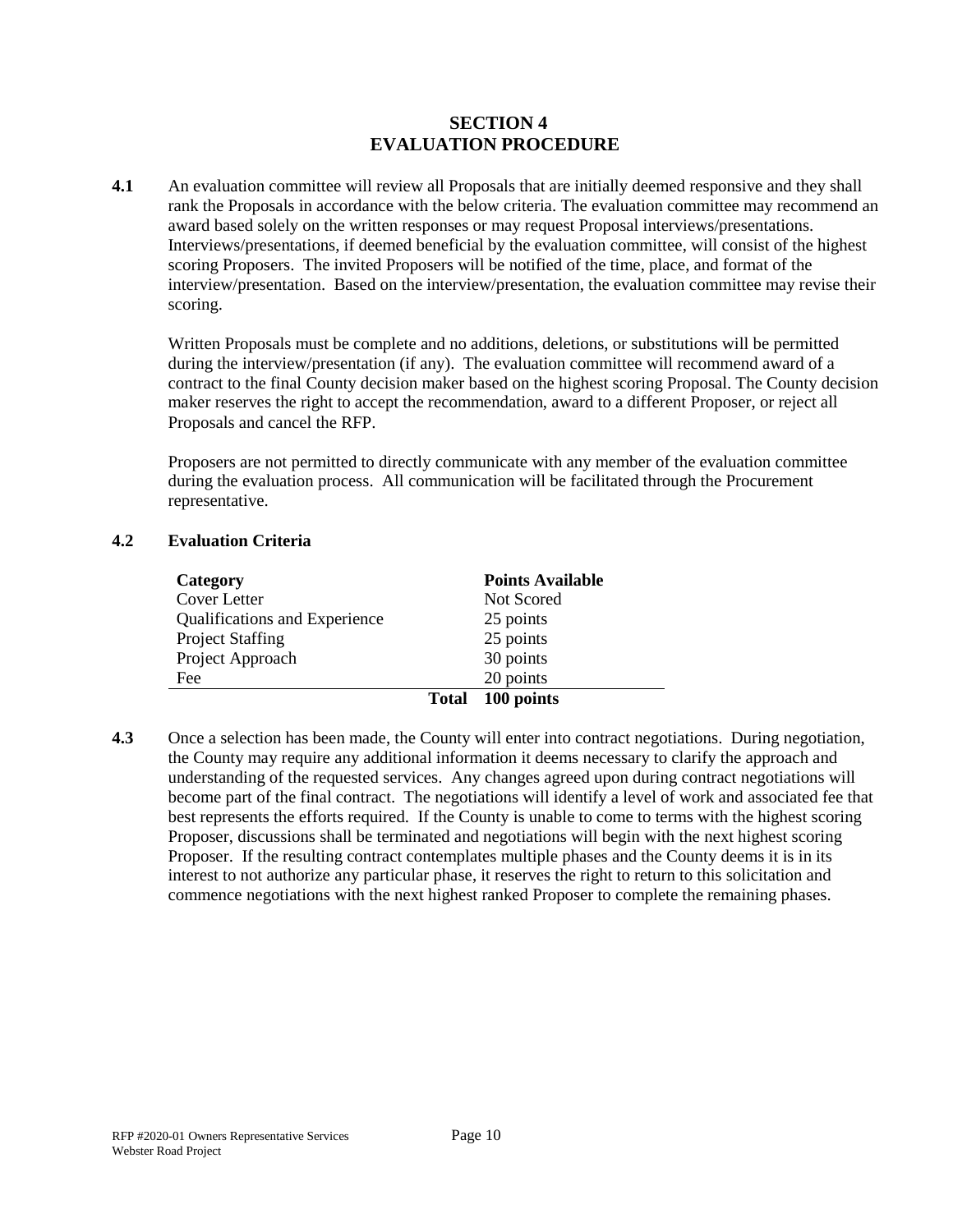## **SECTION 5 PROPOSAL CONTENTS**

#### **5.1. Vendors must observe submission instructions and be advised as follows:**

**5.1.1.** Complete Proposals may be mailed to the below address or emailed to [Procurement@clackamas.us.](mailto:Procurement@clackamas.us) The subject line of the email must identify the RFP title. Proposers are encouraged to contact Procurement to confirm receipt of the Proposal. If the Proposal is mailed, an original copy and an electronic copy (on compact disk or jump drive) must be included. The Proposal (hardcopy or email) must be received by the Closing Date and time indicated in Section 1 of the RFP.

**5.1.2.** Mailing address including Hand Delivery, UPS and FEDEX:

Clackamas County Procurement and Contract Services Attn: Ryan Rice Clackamas County Public Services Building 2051 Kaen Road Oregon City, OR 97045

**5.1.3.** County reserves the right to solicit additional information or Proposal clarification from the vendors, or any one vendor, should the County deem such information necessary.

**5.1.4.** Proposal may not exceed a total of **20 pages** (single-sided), inclusive of all exhibits, attachments or other information.

## **Provide the following information in the order in which it appears below:**

## **5.2. Cover Letter (not scored)**

Provide a cover letter of not more than two pages, including a brief statement of the Proposer's understanding of the RFP and how it relates to the overall project. While not separately scored, the statements in the cover letter may be used by evaluators to assist in scoring other Response Criteria.

## **5.3. Qualifications and Experience (25 points)**

Provide sufficient information on the background, qualifications, technical competence, and specialized experience of Proposer to demonstrate its ability to provide the services required for this Project. Include a list of past projects demonstrating such qualifications and experience. Provide more detailed summaries of up to five projects that highlight experience particularly relevant to the Project, such as large, complex projects utilizing collaborative project delivery methods and involving interaction with multiple stakeholders. Public housing development project experience is a plus. For each detailed project summary, include the following:

- (a) The name, location, client agency, and year of project completion.
- (b) Size in square feet and final cost of the built project.
- (c) Roles and responsibilities that each member of your team had, if any, on the project.
- (d) Sustainability certification achieved, if any.
- (e) Project delivery method (CM/GC, Design-build, Design-Bid-Build).
- (f) The name of the client agency and current contact information for the agency's project representative.
- (g) The name of the contractor and current contact information for the contractor's project manager.
- (h) Project budget and timeline and whether the project was completed within the allowable time and budget. Preference will be given to projects of similar size, scope, and context completed within the past ten years.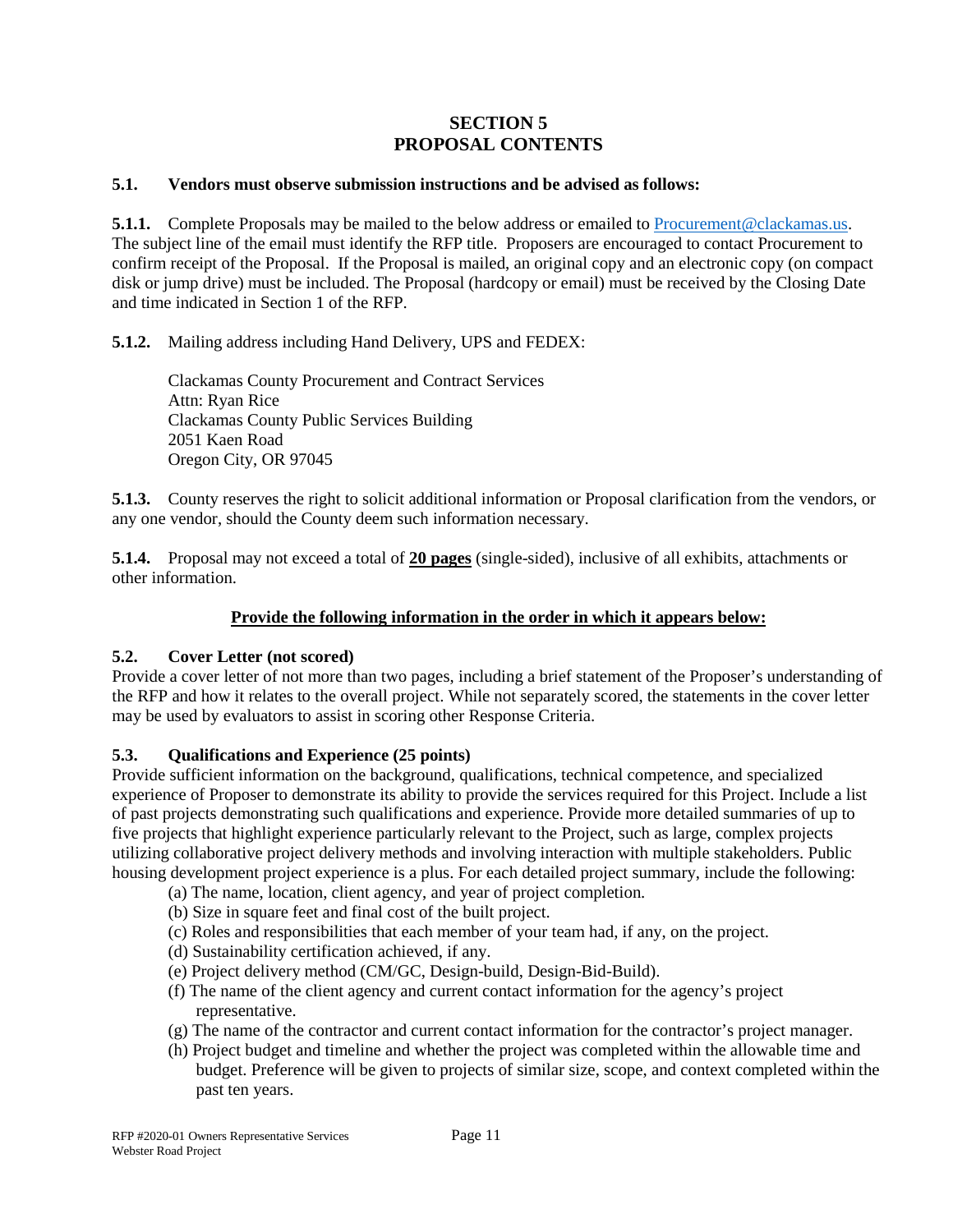Preference will be given to projects of similar size, scope, and context completed within the past ten years.

## **5.4. Project Staffing (25 points)**

Provide the names of key person(s) anticipated to be on the project team and how Proposer intends to structure the project team with specific areas of responsibility assigned to each team member. Describe the qualifications of each identified project team member and experience of team members working together on past projects, particularly those identified in the Scope of Work above. Detail the current and projected workload and capacity of the key personnel proposed to work on this Project and how Proposer will assure continuity of key personnel on this project. Include summary résumés for key staff as an attachment at the end of the proposal. List any relevant certifications and/or licenses and their expiration date(s).

## **5.5. Project Approach (30 points)**

Provide a description of Proposer's recommended approach for providing the services required to successfully execute this Project with maximum benefit to HACC. Describe the techniques, tools, and methods Proposer will utilize to assure this Project is completed on time and within budget. Demonstrate Proposer's ability to organize, develop, and maintain project schedules. Demonstrate Proposer's ability to develop and manage a master budget and maintain a current accurate budget throughout the Project. Describe Proposer's specific strategies to minimize the owner's risk throughout a project. Provide any recommended edits to the proposed Scope of Work to provide greater value to HACC in the implementation of these services.

## **5.6. Fees (20 points)**

Provide a detailed budget of anticipated costs for the proposed Scope of Work. Include a schedule of hourly rates for project team members. Provide a brief description of how Proposer's proposed fee will maximize value for the County in the delivery of this project.

\*In lieu of an hourly rate contract, HACC is interested in a fixed monthly retainer fee approach for the duration of the contract. Please propose a fixed monthly retainer fee.

## **5.7. References (not separately scored)**

Provide references from at least 3 comparable clients for which your firm has provided similar services that would be representative of the work anticipated under this RFP. In addition, provide references from at least 2 architects and 2 contractors with lead roles on projects which your firm has provided similar services (CM/GC project). HACC reserves the right to investigate the past performance of any Proposer with respect to its successful performance of similar projects, compliance with contractual obligations, and its completion or delivery of a project on schedule and within budget. Please ensure that your references are prepared to speak to HACC regarding Proposer's service and operation. For each reference, provide the following information:

- Name of organization
- Length of relationship
- Location
- Contact name
- Contact telephone number, and email
- Name of project(s) completed

Responses to reference checks, whether or not those references are listed above, may be used by evaluators to assist in scoring other Proposal Elements. HACC staff may not be used as references.

## **5.8 Completed Proposal Certification (see the below form)**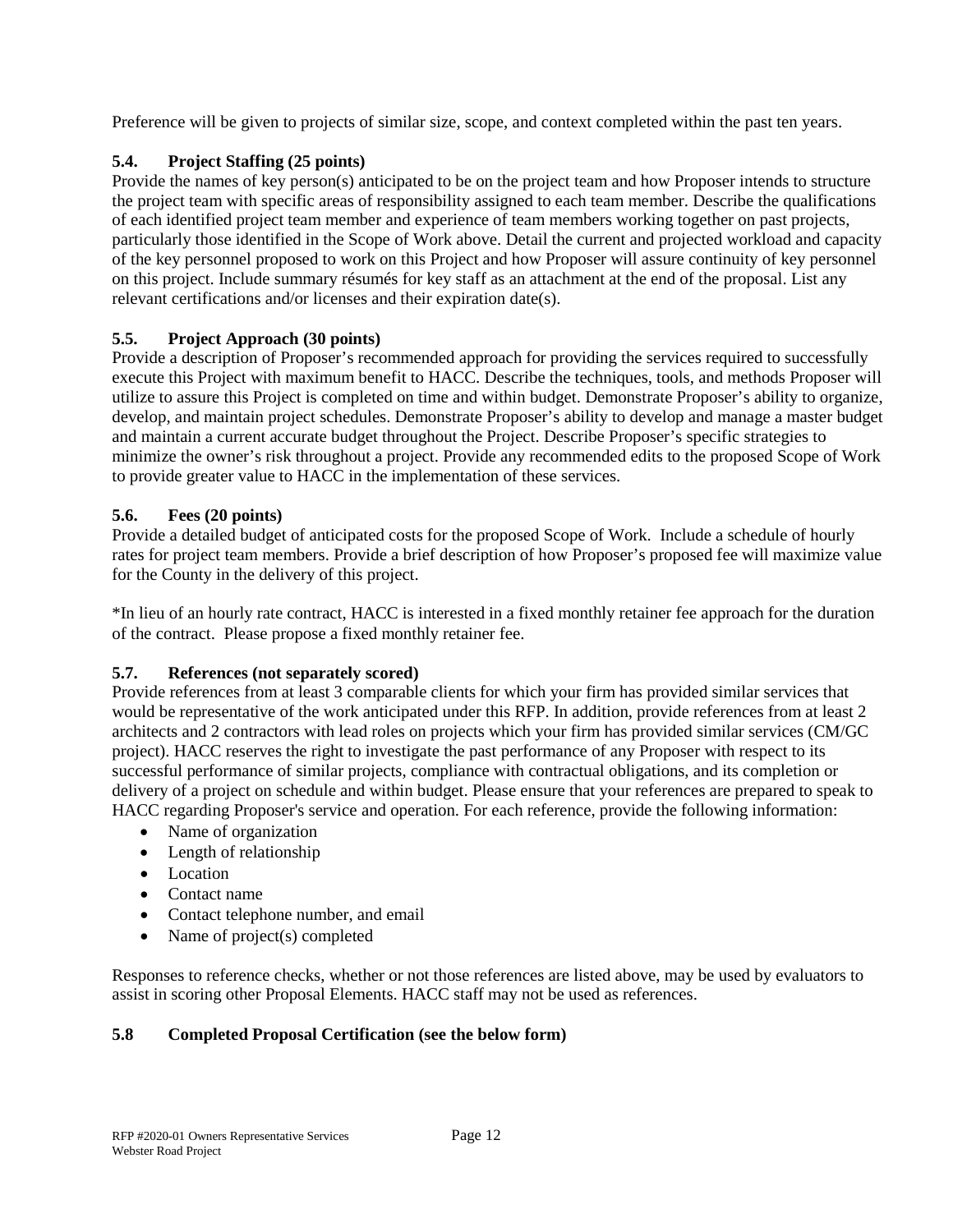## **PROPOSAL CERTIFICATION RFP #2020-01 Owners Representative Services**

#### Submitted by:

## **(Must be entity's full legal name, and State of Formation)**

The undersigned, through the formal submittal of this Proposal response, declares that he/she has examined all related documents and read the instruction and conditions, and hereby proposes to provide the services as specified in accordance with the RFP, for the price set forth in the Proposal documents.

Proposer, by signature below, hereby represents as follows:

**(a)** That no County elected official, officer, agent or employee of the County is personally interested directly or indirectly in this contract or the compensation to be paid hereunder, and that no representation, statement or statements, oral or in writing, of the County, its elected officials, officers, agents, or employees had induced it to enter into this contract and the papers made a part hereof by its terms;

**(b)** The Proposer, and each person signing on behalf of any Proposer certifies, in the case of a joint Proposal, each party thereto, certifies as to its own organization, under penalty of perjury, that to the best of their knowledge and belief:

- **1**.The prices in the Proposal have been arrived at independently, without collusion, consultation, communication, or agreement for the purpose of restraining competition as to any matter relating to such prices with any other Proposer or with any competitor;
- **2**.Unless otherwise required by law, the prices which have been quoted in the Proposal have not been knowingly disclosed by the Proposer prior to the Proposal deadline, either directly or indirectly, to any other Proposer or competitor;
- **3.**No attempt has been made nor will be made by the Proposer to induce any other person, partnership or corporation to submit or not to submit a Proposal for the purpose of restraining trade;
- **(c)** The Proposer fully understands and submits its Proposal with the specific knowledge that:
	- **1.** The selected Proposal must be approved by the Board of Commissioners.
	- **2.** This offer to provide services will remain in effect at the prices proposed for a period of not less than ninety (90) calendar days from the date that Proposals are due, and that this offer may not be withdrawn or modified during that time.

**(d)** That this Proposal is made without connection with any person, firm or corporation making a bid for the same material, and is in all respects, fair and without collusion or fraud.

**(e)** That the Proposer shall use recyclable products to the maximum extent economically feasible in the performance of the contract work set forth in this document.

**(f)** That the Proposer accepts all terms and conditions contained in this RFP and that the RFP and the Proposal, and any modifications, will be made part of the contract documents. It is understood that all Proposals will become part of the public file on this matter. The County reserves the right to reject any or all Proposals.

**(g)** That the Proposer holds current licenses that businesses or services professionals operating in this state must hold in order to undertake or perform the work specified in these contract documents.

**(h)** That the Proposer is covered by liability insurance and other insurance in the amount(s) required by the solicitation and in addition that the Proposer qualifies as a carrier insured employer or a self-insured employer under ORS 656.407 or has elected coverage under ORS 656.128.

**(i)** That the Proposer is legally qualified to contract with the County.

**(j)** That the Proposer has not and will not discriminate in its employment practices with regard to race, creed, age, religious affiliation, sex, disability, sexual orientation, gender identity, national origin, or any other protected class. Nor has Proposer or will Proposer discriminate against a subcontractor in the awarding of a subcontract because the subcontractor is a disadvantaged business enterprise, a minority-owned business, a woman-owned business, a business that a service-disabled veteran owns or an emerging small business that is certified under ORS 200.055.